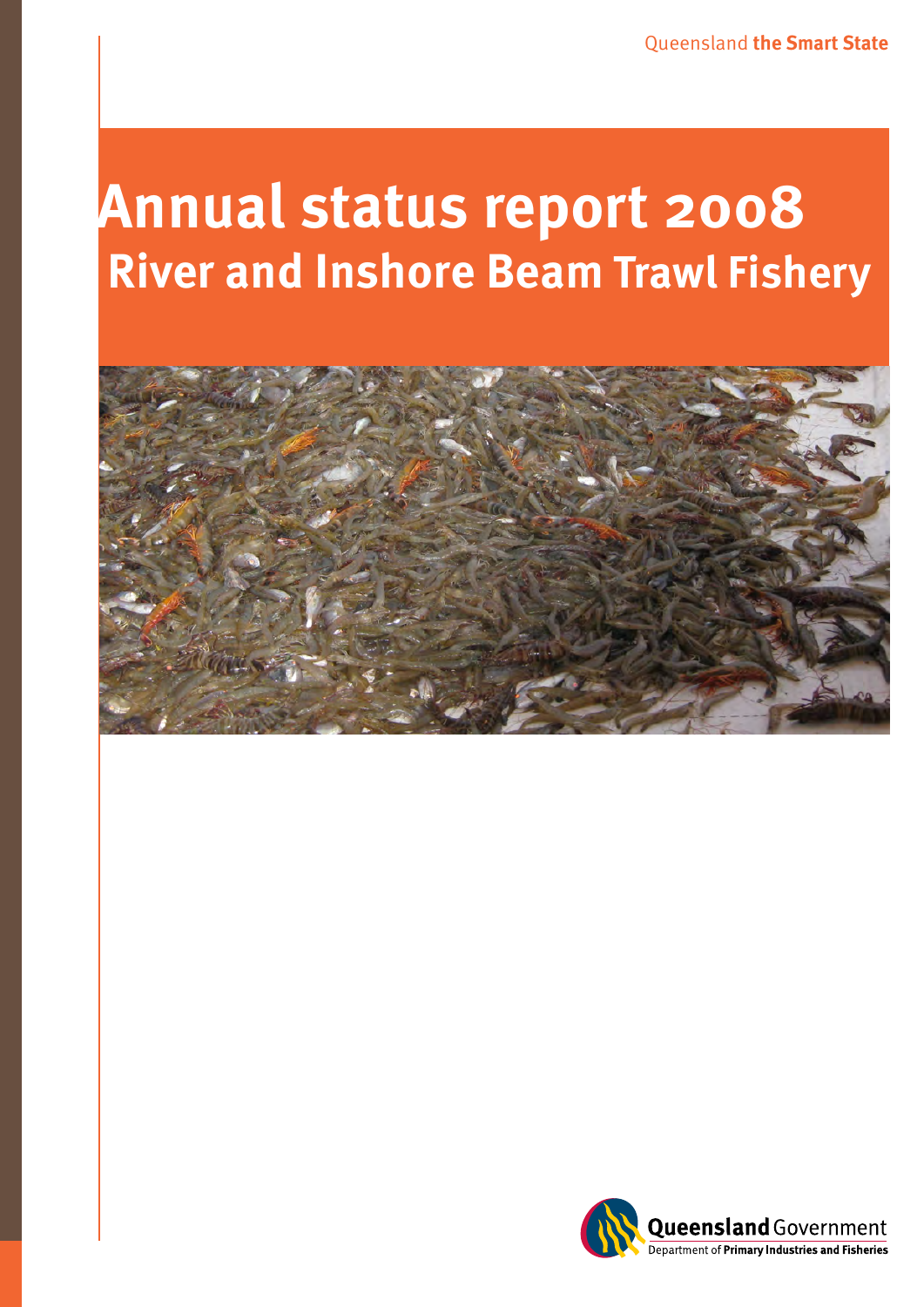# Introduction

The River and Inshore Beam Trawl Fishery (RIBTF) is one of three sub-fisheries within the Queensland East Coast Trawl Fishery (ECTF).[1](#page-1-0) Target species include banana prawns and greasyback prawns. Minor quantities of squid and Moreton Bay bugs are also landed. This report covers the status of the RIBTF during the 2007 calendar year.

The Queensland Fisheries (East Coast Trawl) Management Plan 1999 (Qld) (the Trawl Plan) was introduced in 1999 and amended in 2000. During the transition period for management arrangements significant changes occurred to fishing operations; 2001 is considered to be the first typical effort year in the post-Trawl Plan period. It is also the historical limit for comparative analysis between years in this report. Data for the years prior to introduction of the Trawl Plan can be found in previous fisheries Annual Status Reports.[2](#page-1-1)

#### Fishery profile 2007

Principal species beam trawl harvest: 366 t (364 t prawn, 2 t squid and bug)

Permitted species beam trawl harvest: <1 t blue swimmer crab and cuttlefish

Recreational harvest 2005 (non-trawl): 200 t of banana prawns, 140 t of blue swimmer crabs and 50 t of squid

Indigenous harvest (non-trawl): uncertain but considered negligible<sup>[3](#page-1-2)</sup>

Charter harvest (non-trawl): nil

Commercial Gross Value of Production (GVP): approximately \$4.8 million

Number of beam trawl licences: 143 as at June 2007

Commercial boats accessing RIBTF: 77 in 2007

Effort in the fishery: 5797 (days) in 2007

Fishery season: 1 January–31 December

\* Harvest tonnages are best available estimate based on fisher logbooks

# Description of the fishery Fishing methods

River and inshore beam trawling is effectively confined to an estuarine and inshore operation involving vessels under 9 m in length. These vessels are entitled to work in specified areas in rivers and creeks, towing a single 5 m head-rope trawl made of mesh no smaller than 28 mm. A maximum combined net length of 10 m, with mesh size no less than 38 mm and no greater than 60 mm is specified for use on inshore fishing grounds. The only exception is Laguna Bay (near Noosa), where a small otter trawl net with a maximum head rope of 8 m may be used.

## Fishing area

<span id="page-1-0"></span><sup>1</sup> The East Coast Otter Trawl Fishery, the Moreton Bay Trawl Fishery and the River and Inshore Beam Trawl Fishery make up the East Coast Trawl Fishery

<span id="page-1-1"></span><sup>2</sup> Available online at: www.dpi.qld.gov.au/fishweb

<span id="page-1-2"></span><sup>3</sup> Statewide indigenous harvest estimates are not available for species harvested by beam trawl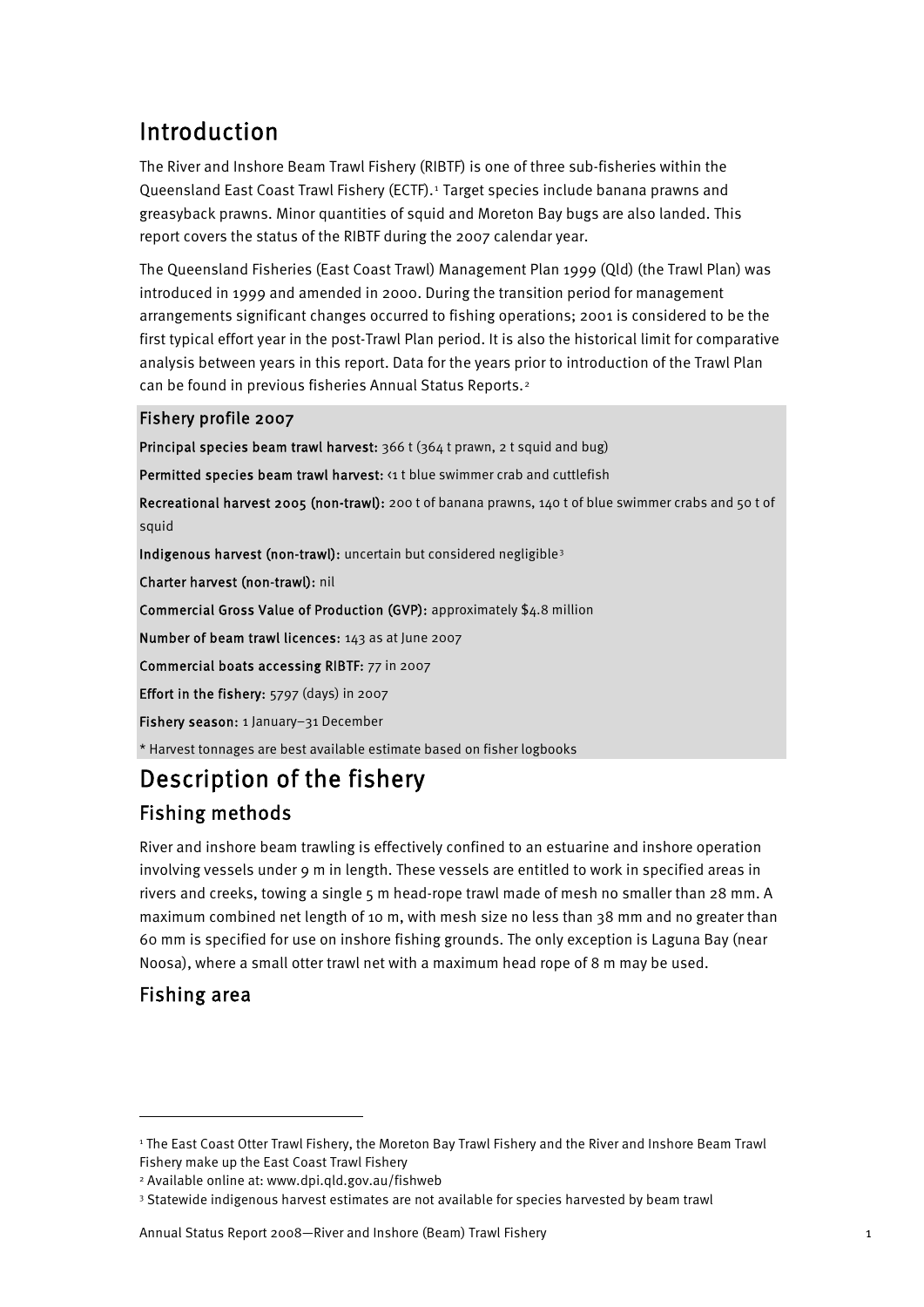The type of fishery symbol attached to a commercial fishing licence dictates the area that can be fished. Under the Trawl Plan, the use of the beam trawl gear is permitted between Cape York and the Queensland/NSW border. RIBTF operations use T5, T6, T7, T8, and T9 licence symbols (Figure 1).

# Main management methods used

#### The Trawl Plan

The Trawl Plan provides the management regime for the ECTF. The Trawl Plan lists principal species that may be targeted using trawl fishing gear and by-product (permitted) species that are captured incidentally during trawling. Permitted species may be retained subject to in-possession limits based on size, quantity, sex and other criteria depending on the species.

#### Management Methods

The fishery is managed by a range of input (effort) and output (harvest) controls directed at ensuring

the ecologically sustainable harvest of target and by-product species whilst minimising the impacts on bycatch and the environment. These include:

- limited entry restrictions in the number and size of boats that can operate in the fishery
- gear restrictions: vessel length, net head rope length and mesh restrictions apply depending on the areas of operation;
- numerous and extensive permanent area closures apply to the fishery, particularly in waters of the GBRWHA, Woongarra, Hervey Bay, Great Sandy Straits and Moreton Bay Marine Parks;
- daytime and weekend closures apply to trawling in estuaries and some inshore areas (e.g. Moreton Bay) to reduce any interactions with recreational users;
- mandatory use of bycatch reduction devices (BRDs) and turtle exclusion devices (TEDs) in areas other than a river or creek;
- logbooks and surveillance by fisheries enforcement officers (the Queensland Boating and Fishing Patrol) to monitor effort and compliance of fishing operations;
- fishing logbook data verification and bycatch monitoring by onboard observers; and
- a range of by-product harvesting protection arrangements (Table 1).



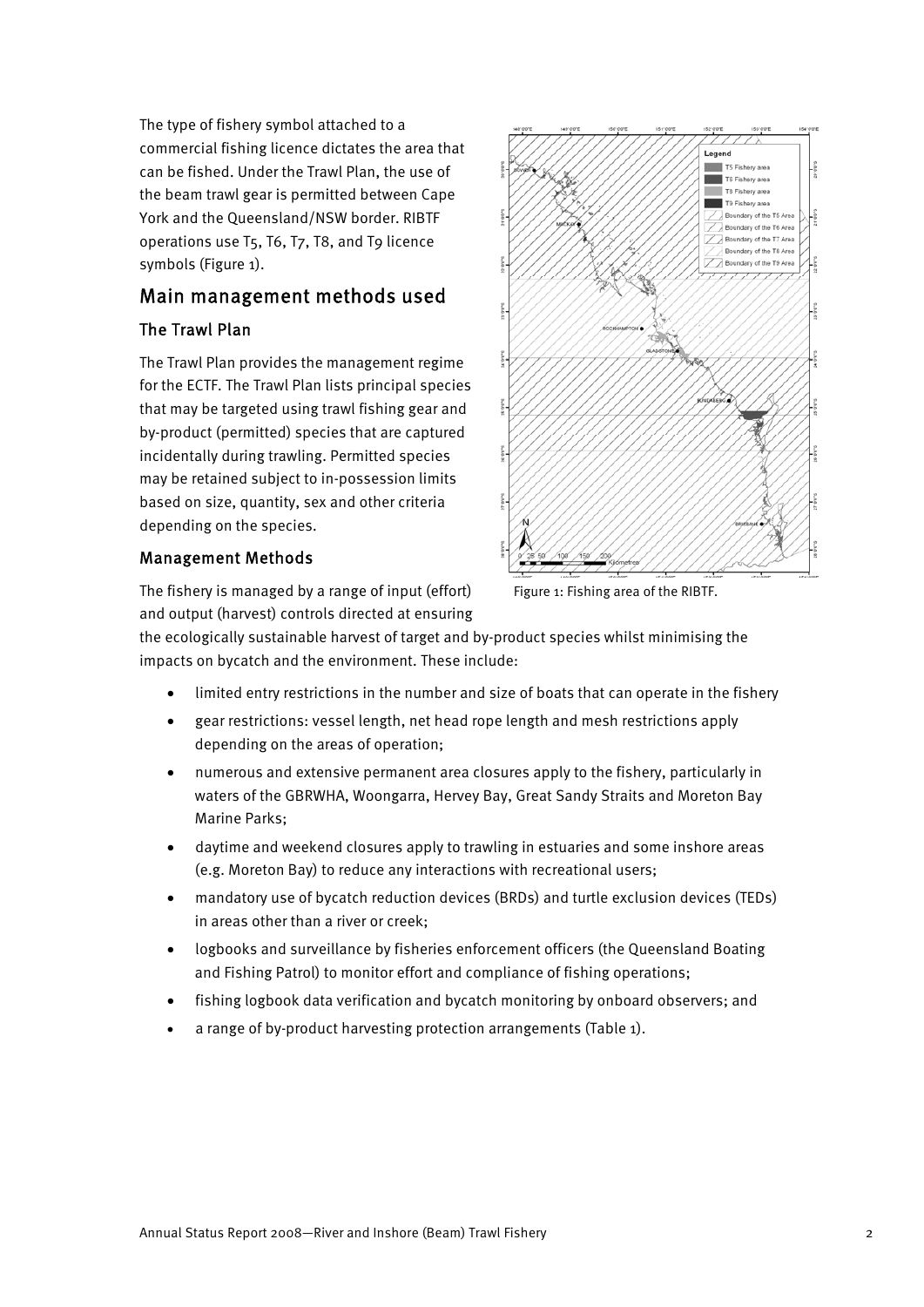Table 1: Output controls on permitted species harvested in the East Coast Trawl Fishery.

| <b>Species</b>          | <b>Trawl Management Arrangements</b>         | <b>Desired Outcomes</b>        |
|-------------------------|----------------------------------------------|--------------------------------|
| Blue swimmer (BS) & red | Minimum legal carapace width (BS-<br>1.      | Protect spawners<br>1.         |
| spot (RS) crabs         | 11.5 cm; $RS-10$ cm)                         | Enhance egg production<br>2.   |
|                         | Total ban on harvesting females<br>2.        | Limits total harvest and<br>3. |
|                         | In possession limit (BS-500; Moreton<br>3.   | targeting                      |
|                         | $Bay-100$                                    |                                |
| Barking crayfish        | Total ban on harvesting egg bearing females. | Enhance egg production         |
| Mantis shrimp           | In possession limit (max. $15 \text{ l}$ )   | Limits total harvest           |
| Balmain bugs            | Minimum legal carapace width (10 cm)<br>1.   | Protect spawners<br>1.         |
|                         | Total ban on harvesting egg bearing<br>2.    | Enhance egg production<br>2.   |
|                         | females                                      |                                |
| Octopus & cuttlefish    | In possession limit (max. 66 l)              | Limits harvest & targeting     |
| Pinkies                 | In possession limit (max. 198 l)             | Limits harvest & targeting     |
| Pipefish                | Trip limit of 50 individuals in total        | Limits harvest & targeting     |

#### Approximate allocation between sectors

The RIBTF is a commercial fishery operating in inshore and estuarine areas where the target species are taken most effectively with beam trawl gear. Beam trawl species that are caught commercially using alternative fishing methods include: banana prawns, greasyback prawns, tiger prawns, king prawns, blue swimmer crabs, Moreton Bay bugs, squid and cuttlefish. The estimated take of these species in other east coast commercial fisheries in 2007 was 3742 t (prawn species combined), 752 t (blue swimmer crabs), 400 t (Moreton Bay bugs), 63 t (squid) and 27 t (cuttlefish). The beam trawl harvest as a percentage of the total commercial landings of these species was 10%, <1%, <1%, 2% and <1% respectively.

Recreational fishers also harvest banana prawns, squid and blue swimmer crabs. The estimated take of these species by recreational fishers in 2005 (the most recent recreational survey<sup>[4](#page-3-0)</sup> was 200 t, 140 t, and 50 t respectively, compared to 141 t, 1t and <1t of these species taken by beam trawlers in 2007.

# Fishery accreditation under the Environment Protection and Biodiversity Conservation Act 1999 (EPBC Act)

The RIBTF was granted a WTO approval on 17 February 2006 under Part 13A of the EPBC Act. This approval acknowledges that the RIBTF is being managed in an ecologically sustainable manner and allows the export of the catch. The approval expires 15 February 2009.

# Catch statistics

## Commercial

### Principal species

Annual catch statistics for the principal species harvested by the RIBTF are reported in Table 2. Prawns make up the main target catch. Landings of other principal trawl species (i.e. squid and bugs) are negligible. The increase in prawn catch that occurred immediately after the implementation of the Trawl Plan in 2000 has reversed since 2004.

<span id="page-3-0"></span><sup>4</sup> Figures from the fourth Recreational Fisheries Information System (RFISH) telephone survey and diary round undertaken in 2005.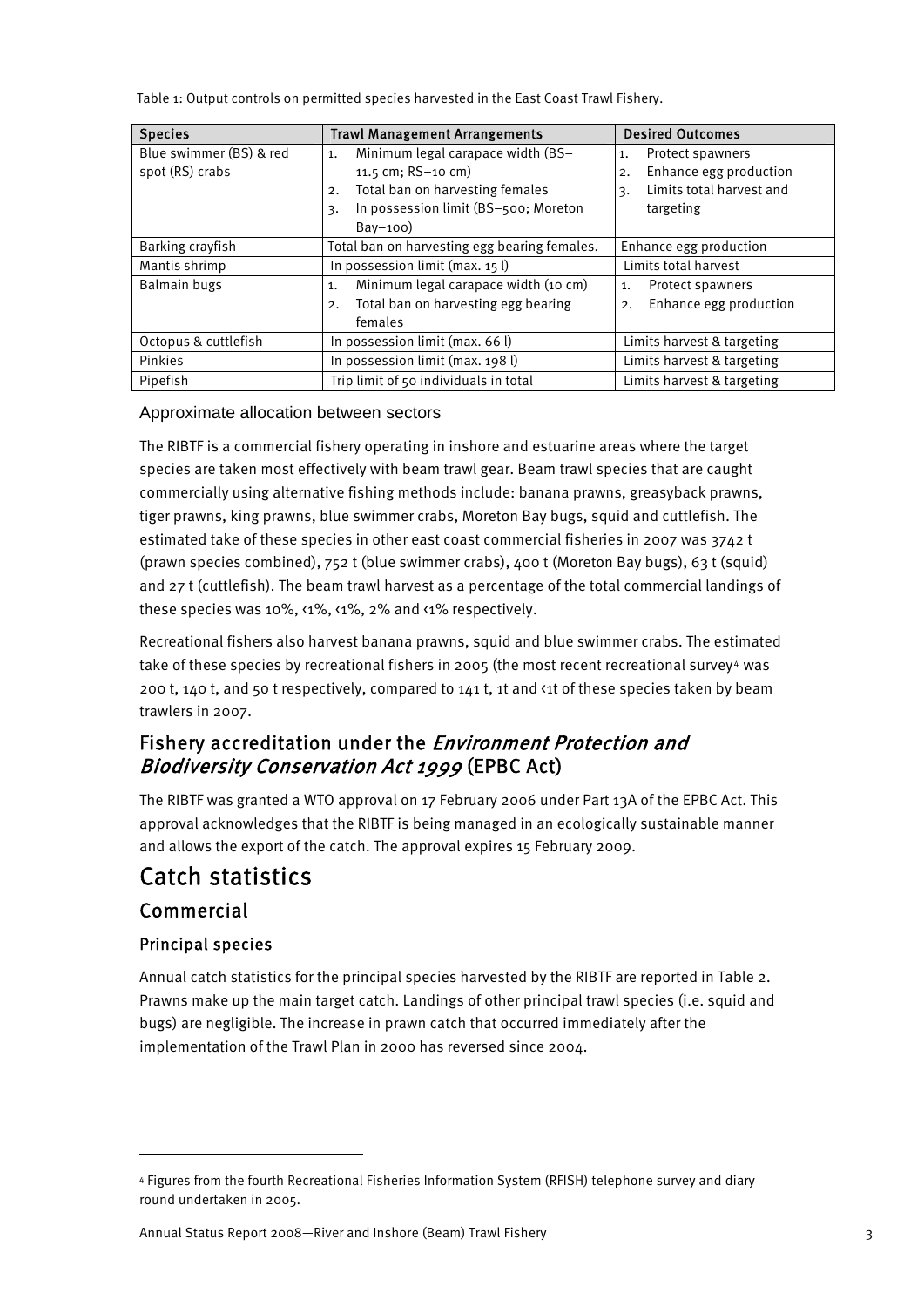Table 2: Annual reported catch (tonnes) of principal fish species (beam trawl) (Source: DPI&F CFISH database, 21 October 2008).

| <b>Principal Species Group</b> | 2001 | 2002 | 2003 | 2004 | 2005 | 2006 | 2007 |
|--------------------------------|------|------|------|------|------|------|------|
| Prawn                          | 369  | 390  | 417  | 552  | 385  | 387  | 364  |
| Sauid                          |      |      |      |      |      |      |      |
| <b>Moreton Bay Bugs</b>        | 0.16 | 0.09 | 0.38 | 0.02 | 0.03 | 0.1  | 0.28 |

#### Prawns

Prawns dominate the RIBT harvest. Greasyback prawns, banana prawns and school prawns are the main prawn species caught. The beam trawl fleet is split into five fishery symbols that determine the area where the vessels can operate  $-$  T[5](#page-4-0), T6, T7, T8 and T9 (Figure 2)<sup>5</sup>.

Since 2000, the highest proportion of the RIBT fishery catch has been taken in the T5 fishery symbol area—Brisbane River, Logan and Noosa Rivers and Laguna Bay—which since 2004 has typically produced three-quarters of the RIBT harvest (Figure 2). In order of decreasing harvest, the remaining one-quarter of the 2007 harvest was taken in:

- the T8 symbol area rivers and creeks between Richards Point (Rodds Peninsula) and Reef Point, south of Townshend Island, Keppel Bay and Facing Island areas - accounting for 15% of the RIBT fishery harvest
- the T7 symbol area all tidal waters of rivers and creeks between the northern bank of the Burrum River and Richards Point (Rodds Peninsula) - accounting for 5% of the RIBT fishery harvest
- the T6 symbol area rivers and creeks between Double Island Point and the northern bank of the Burrum River, Hervey Bay and the Great Sandy Strait area, and T9 symbol area - rivers and creeks between Reef Point, south of Townshend Island, and the northern tip of Cape York Peninsula, and the Llewellyn, Repulse, Cleveland and Sinclair Bay areas - together accounting for 4% of the RIBTF harvest.

RIBTF total prawn landings declined 30% between 2004 and 2005, stabilised in 2006 but declined again by a further 7% in 2007 (Figure 2). Landings in 2007 were slightly lower compared to the previous year for all beam trawl symbols, with the exception of the T9 fishing area where the catch doubled.

#### Catch per unit effort (CPUE)<sup>[6](#page-4-1)</sup>

In 2007 the average annual CPUE for prawns decreased slightly from the 2006 level but at 63 kg per day



Figure 2: Annual reported catch of prawns by beam trawl fishery symbol 2001–07 (Source: DPI&F CFISH database, 21 October 2008).

lies well within the range of CPUE values for the 2001 to 2007 period (Table 3). Very low catches

<span id="page-4-0"></span><sup>5</sup> More detailed definitions for the fishery symbol areas are documented in the Trawl Plan

<span id="page-4-1"></span><sup>6</sup> For the purposes of this report, beam trawl target species effort was calculated based on the entire effort of the fleet.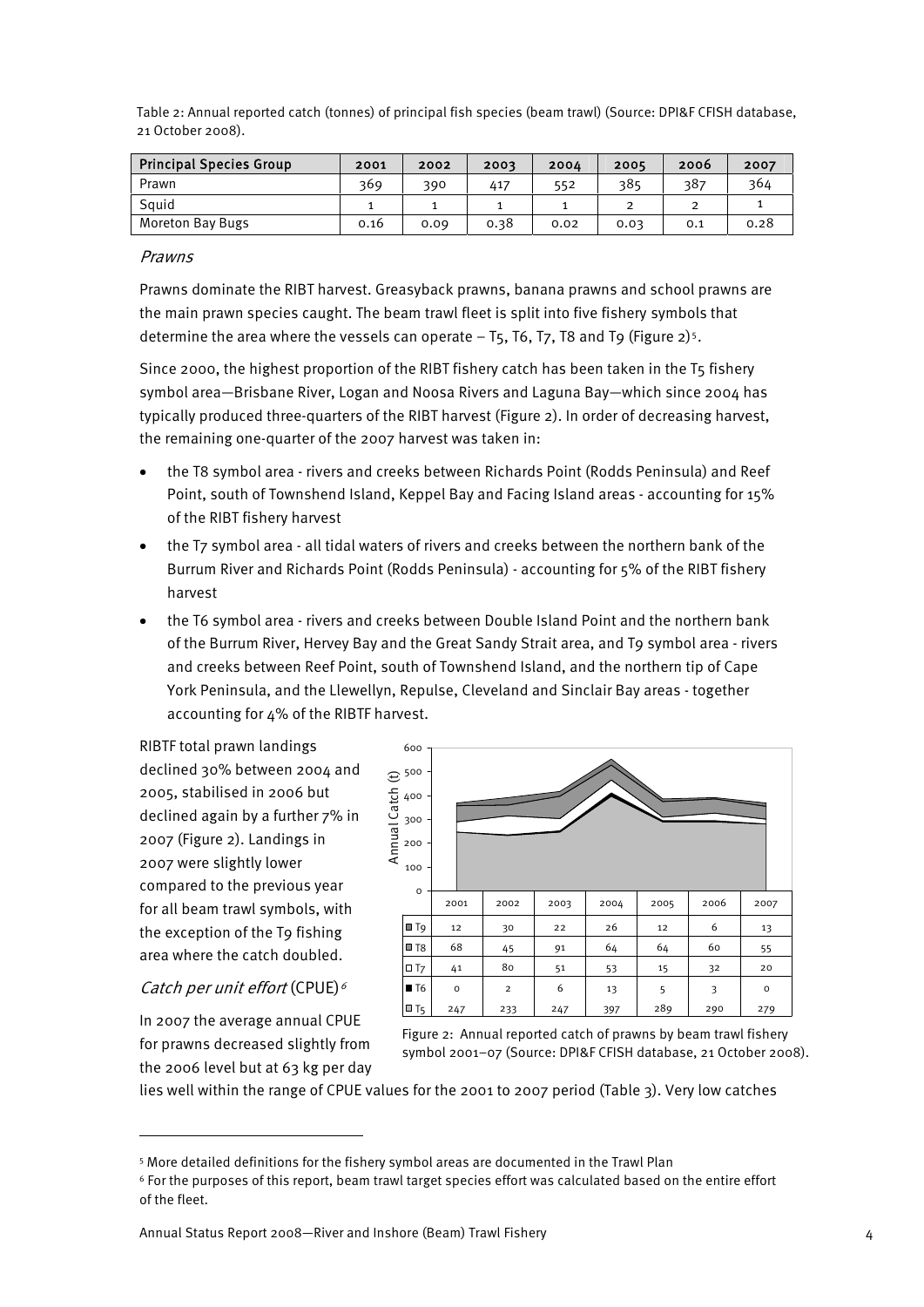of squid and bugs caught in the RIBTF translate into very low CPUE estimates for these species (e.g. 0 to 41 kg of squid per day and 0 to 20 kg of bugs per day during 2001–07). Identification of trends is difficult when CPUE is very low. Because only a minor part of these stocks is harvested in the RIBTF, greater significance is attached to monitoring the otter trawl CPUE. Recent research indicates that environmental factors such as extreme stream flow events during summer have a strong influence on the CPUE of banana prawns (Tanimoto et al. 2006)—one of the main target species in the RIBTF.

Table 3: Average annual CPUE (kg/day) trends 2000–07 (beam trawl) (Source: DPI&F CFISH database, 21 October 2008).

| <b>Species Group</b> | 2001 | 2002 | 2003 | 2004 | 2005 | 2006 | 2007 |
|----------------------|------|------|------|------|------|------|------|
| Prawns               | ヒつ   | 59   | 52   | 72   | 58   | 65   | 63   |
| Sauid                | 0.13 | 0.11 | 0.08 | 0.18 | 0.28 | 0.41 | 0.23 |
| Moreton Bay Bugs     | 0.02 | 0.01 | 0.05 |      | 0.01 | 0.02 | 0.05 |

#### Permitted species

The combined annual harvest of permitted (non-target by-product) species in the RIBT fishery is typically less than 1 t and is negligible compared with the otter trawl harvest of these species and the RIBT fishery prawn harvest. There has been a slight decrease in the annual RIBT fishery harvest of by-product species from 2004 to 2007 (Table 4).

Table 4: Annual reported catch (tonnes) of permitted species (beam trawl) (Source: DPI&F CFISH database, 21 October 2008).

| <b>By-product Species Group</b> | 2000 | 2001     | 2002 | 2003 | 2004 | 2005     | 2006 | 2007 |
|---------------------------------|------|----------|------|------|------|----------|------|------|
| Cuttlefish                      |      | 0.02     | 0.03 |      | 0.02 | 0.36     | 0.29 | 0.12 |
| Blue swimmer crabs              | 0.06 | 0.06     | 0.13 | 4.25 | 0.07 | 0.17     | 0.04 | 0.02 |
| Octopus                         | O    | 0        | O    |      |      | $\Omega$ | 0.03 | 0.02 |
| Mantis shrimp                   | O    | $\Omega$ | o    | 0.01 | 0    | 0        | 0.01 | 0.01 |

# Fishing Effort

The beam trawl effort in 2007 continues a significant (30%) decline in effort since the 2003 effort year (Figure 3). Since 2003 effort reduction has also been associated with fewer boats active in the fishery.

### Socio-economic characteristics and trends

The 2007 fishing season continued a 36% decline in the Gross Value of Production (GVP) of the RIBTF since 2004 (Figure



Figure 3: Annual number of reported beam trawl days fished and number of boats accessing the RIBTF (Source: DPI&F CFISH database, 21 October 2008).

4). The reduction in GVP has tracked a large (nearly 30%) reduction of effort in the fishery since 2003. Increasing operational costs of fishing (e.g. high fuel prices and equipment) and increased supply of imported prawns is also depressing the price of wild-caught prawns on domestic markets.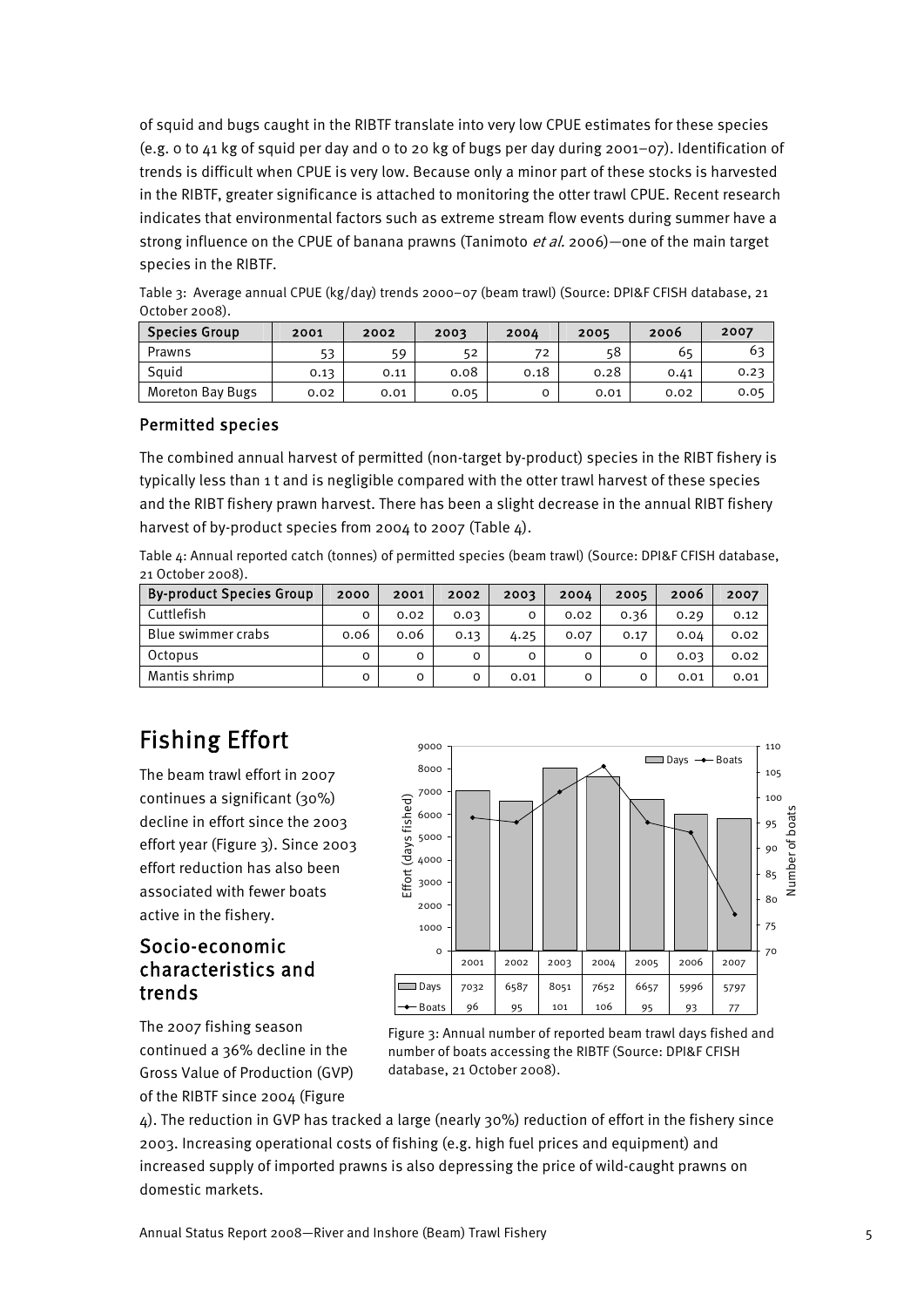# Performance against fishery objectives Appraisal of fishery with regard to sustainability

Since 2004 the RIBTF fleet has been subject to additional c losures through GBRMP and State Marine Park rezoning. Reduction in effort and overall harvest in the fishery are related to the fishery adjustin g to these changes. In addition increasing fuel prices and high availability of low cost imported prawns on the local market continue to impact upon the fishery.



Figure 4: Annual GVP 2001–07 for the RIBTF (Source: DPI&F CFISH database, 13 November 2008).

The 2006 banana prawn stock assessment indicated that stocks are being heavily fished but that only 22% of the commercial harvest was taken in the RIBTF (Tanimoto et al. 2006). The continuation of the Fisheries Observer Program (FOP), Commercial Fishing Information System (CFISH) Logbook, Vessel Monitoring System (VMS) and the Long Term Monitoring Program (LTMP) will add to data and information available to fishery managers to ensure that the RIBTF continues to be managed in a sustainable manner. DPI&F's progress against the recommendations attached to the current RIBTF Wildlife Trade Operation approval (valid until 15 February 2009) are detailed in Table 5.

| Recommendation                                        | <b>Progress</b>                                        |  |
|-------------------------------------------------------|--------------------------------------------------------|--|
| DPI&F to inform the DEWHA of any intended             | Ongoing                                                |  |
| amendments to the management arrangements             | No changes were made to management in 2007.            |  |
| that may affect sustainability of the target species  |                                                        |  |
| or negatively impact on by-product, bycatch,          |                                                        |  |
| protected species or the ecosystem.                   |                                                        |  |
| As part of the review of the Fisheries (East Coast    | In progress                                            |  |
| Trawl) Management Plan 1999, DPI&F to, by the         | Development of performance measures for                |  |
| end of 2006:                                          | Queensland's trawl fisheries was undertaken as a       |  |
| Incorporate RIBTF data into the development           | priority in 2006. Preliminary performance criteria for |  |
| of review events and performance measures             | principal species (banana prawns) and bycatch have     |  |
| being undertaken for the East Coast Otter             | been developed for the RIBTF. The annual landings      |  |
| Trawl Fishery principal and permitted species;<br>and | of permitted trawl (byproduct) species in the RIBTF is |  |
| Revise current review events and develop              | negligible compared to byproduct landings in the       |  |
| appropriate performance measures, including           | East Coast Otter Trawl Fishery (ECOTF). Performance    |  |
| limit reference points, for those inshore             | criteria for the RIBTF byproduct harvest will be       |  |
| species predominantly harvested by the                | incorporated when the East Coast Trawl Fishery         |  |
| RIBTF.                                                | (ECTF) Performance Measurement System (PMS) is         |  |

Table 5: Progress in implementing the Department of the Environment, Water, Heritage and the Arts (DEWHA) recommendations.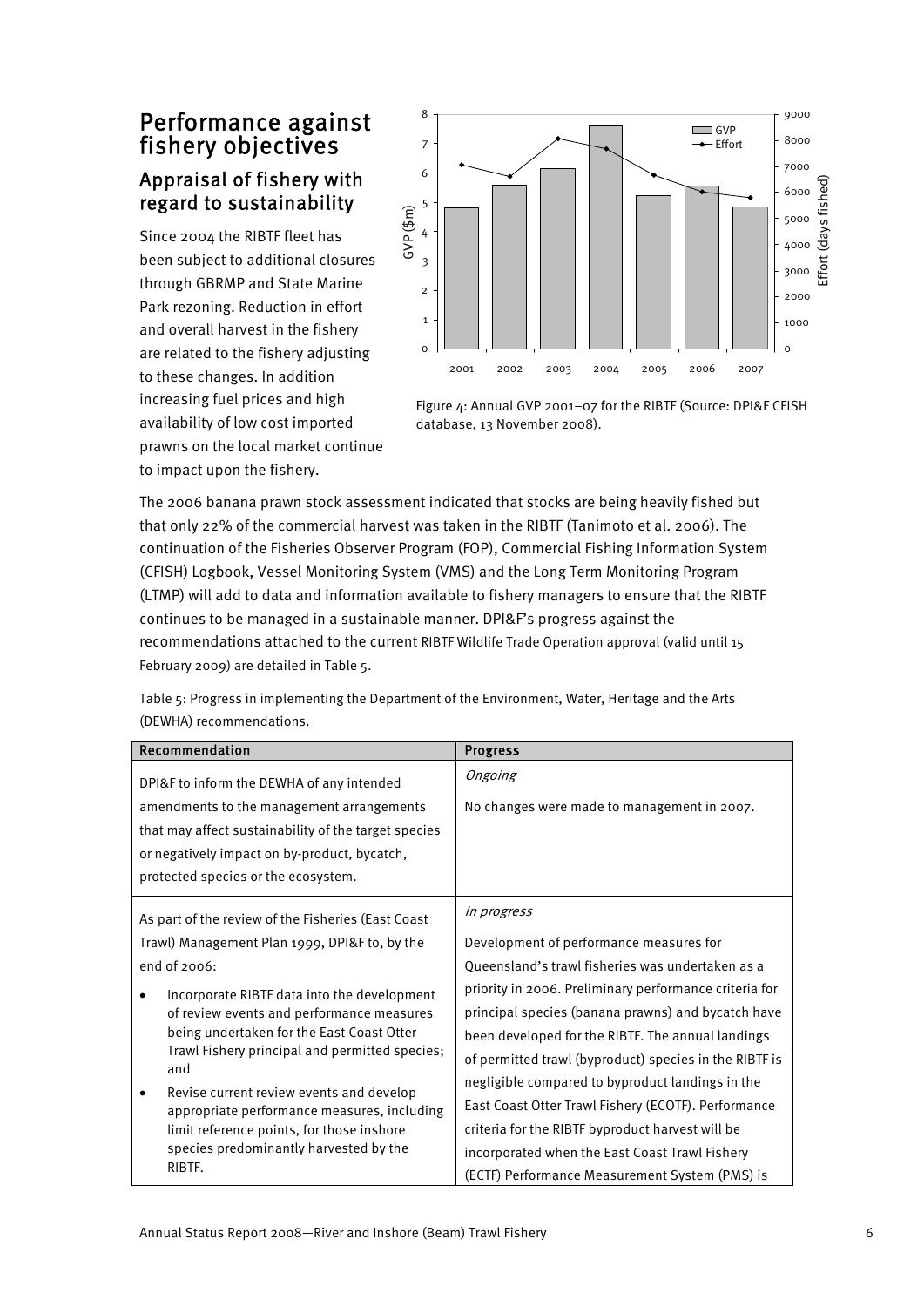| Recommendation                                                                                                                                                                                                                                                                                                                                                                                                   | <b>Progress</b>                                                                                                                                                                                                                                                                                                                                                                                                                                                                                                                                                                                                                       |
|------------------------------------------------------------------------------------------------------------------------------------------------------------------------------------------------------------------------------------------------------------------------------------------------------------------------------------------------------------------------------------------------------------------|---------------------------------------------------------------------------------------------------------------------------------------------------------------------------------------------------------------------------------------------------------------------------------------------------------------------------------------------------------------------------------------------------------------------------------------------------------------------------------------------------------------------------------------------------------------------------------------------------------------------------------------|
|                                                                                                                                                                                                                                                                                                                                                                                                                  | updated in early 2009 for consideration by the<br>Scientific Advisory Group of the Trawl Management<br>Committee.                                                                                                                                                                                                                                                                                                                                                                                                                                                                                                                     |
| DPI&F to monitor the status of the fishery in<br>relation to the performance measures (review<br>events and/or reference points) specified in the<br>Fisheries (East Coast Trawl) Management Plan<br>1999. Within three months of becoming aware that<br>a performance measure has not been met, DPI&F<br>to finalise a clear timetable for the implementation<br>of appropriate management responses.           | Ongoing<br>DPI&F reports annually on review events currently in<br>the Trawl Plan. Assessment of the review events for<br>RIBTF harvested species that are taken substantially<br>in the ECOTF will be included in the consolidated<br>Annual Status Report 2008-ECTF currently in<br>preparation. Upon completion in 2009, the ECTF<br>PMS, will provide the basis from which to monitor<br>the contribution of the RIBTF to the ecologically<br>sustainable development of east coast trawl<br>resources; performance measures relevant to the<br>RIBTF will be regularly assessed and reported in<br>future Annual Status Reports. |
| By the end of 2007, DPI&F to develop a system to<br>ensure that catch and effort data collected in<br>compulsory logbooks are validated on an ongoing<br>basis.                                                                                                                                                                                                                                                  | Ongoing<br>In 2007, fisheries observers monitored catch and<br>effort, Species of Conservation Interest (SOCI)<br>interactions and bycatch composition in the RIBTF.<br>These data will be used in the ongoing validation<br>and assessment of fisher logbook data reliability<br>next scheduled for 2009. Regular validation will<br>ensure that issues of reporting accuracy and data<br>quality are identified and managed. A data<br>validation exercise was undertaken in January 2008<br>and recommendations made to improve logbook<br>reporting accuracy.                                                                     |
| DPI&F to incorporate RIBTF research priorities into<br>the strategic research plan being developed for the<br>East Coast Otter Trawl Fishery within one year. The<br>research plan will identify information gaps in the<br>knowledge required to manage the fishery<br>sustainably, priorities for future research, and<br>consider strategies through which research needs<br>can be met on a continual basis. | In progress<br>The research plan provides information to the public<br>and research organisations on the DPI&F research<br>priorities for the 2006 to 2011 period in the ECTF.<br>There is significant overlap with research needs for<br>the RIBTF and ECOTF, however, the draft strategic<br>research plan has also incorporated specific beam<br>trawl issues where appropriate. The strategic<br>research plan has been publicly released and is<br>available on the internet at: www.dpi.qld.gov.au                                                                                                                              |
| DPI&F to include RIBTF catch estimates of juvenile<br>East Coast Otter Trawl Fishery target species,<br>where relevant, in future stock assessments                                                                                                                                                                                                                                                              | Partially completed<br>Stock assessment of banana prawns explicitly<br>incorporates RIBTF banana prawn catch data with<br>otter trawl catch and effort data and recreational                                                                                                                                                                                                                                                                                                                                                                                                                                                          |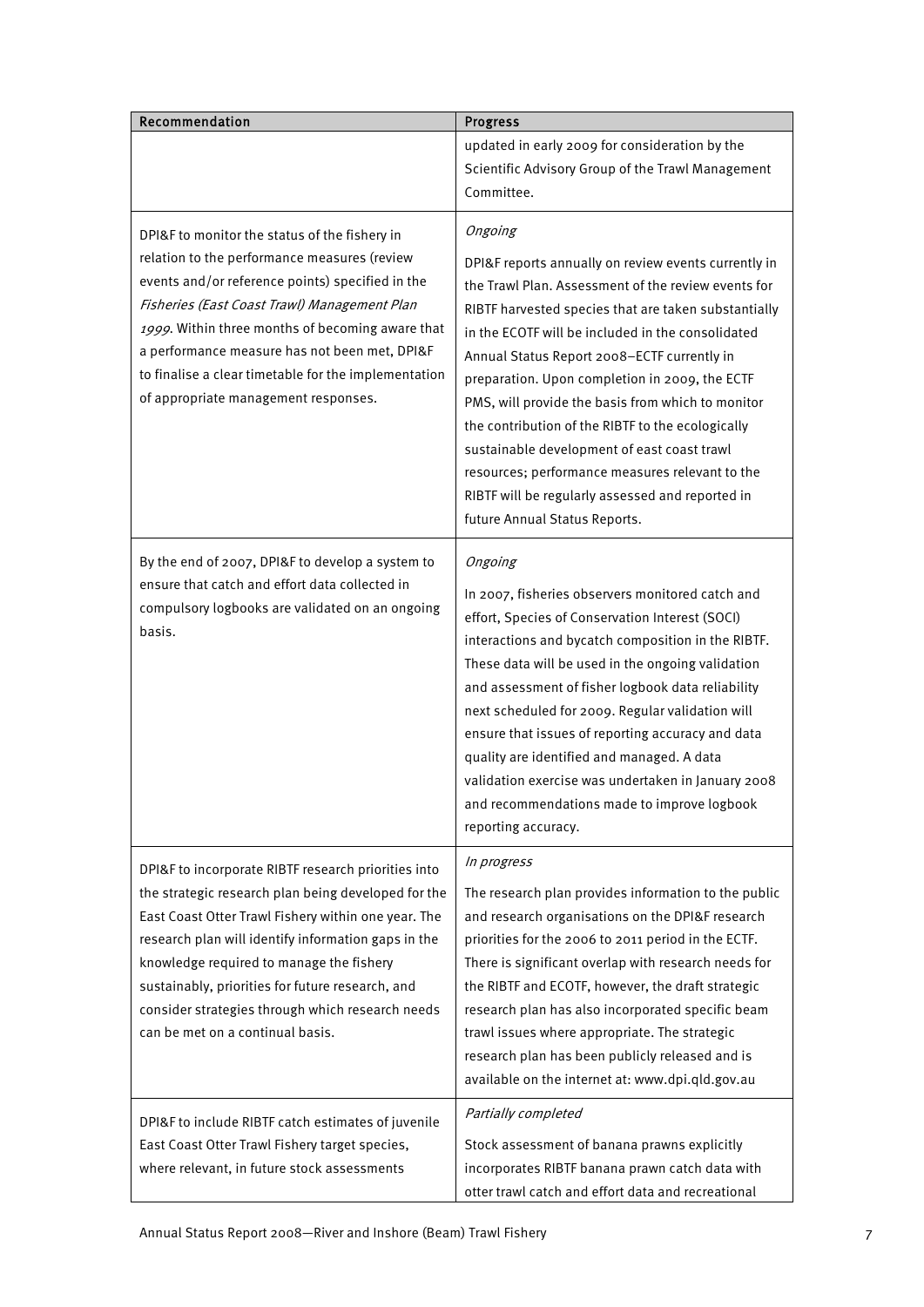| Recommendation                                                                                                                                                                                                                                                                                                                                                                                                                                                                                                                                                                                                                   | <b>Progress</b>                                                                                                                                                                                                                                                                                                                                                                                                                                                                                                                                                                                                                                                                                                                                                            |
|----------------------------------------------------------------------------------------------------------------------------------------------------------------------------------------------------------------------------------------------------------------------------------------------------------------------------------------------------------------------------------------------------------------------------------------------------------------------------------------------------------------------------------------------------------------------------------------------------------------------------------|----------------------------------------------------------------------------------------------------------------------------------------------------------------------------------------------------------------------------------------------------------------------------------------------------------------------------------------------------------------------------------------------------------------------------------------------------------------------------------------------------------------------------------------------------------------------------------------------------------------------------------------------------------------------------------------------------------------------------------------------------------------------------|
| undertaken for these species.                                                                                                                                                                                                                                                                                                                                                                                                                                                                                                                                                                                                    | catches for banana prawns.                                                                                                                                                                                                                                                                                                                                                                                                                                                                                                                                                                                                                                                                                                                                                 |
|                                                                                                                                                                                                                                                                                                                                                                                                                                                                                                                                                                                                                                  | More than 95% of the total eastern king and tiger<br>prawn harvest is assessed in regular stock<br>assessments using otter trawl catch data. Only a<br>minor part (5%) of the catch of these species is<br>taken in the RIBTF. It is expected that the stock<br>assessment models will continue to acknowledge<br>the otter trawl catch of these species as the primary<br>focus of regular assessments and the most<br>significant fishery impact in their sustainable use.<br>Observers have been introduced into the fishery with<br>the aim of collecting information on catch<br>composition, bycatch and interactions with<br>protected species. The contribution to the RIBTF<br>catch of juvenile ECOTF target species will be<br>estimated through observer data. |
| By the end of 2007, DPI&F to implement a system<br>to collect data on the composition (species and<br>life-stage) of bay prawn catches in the RIBTF for<br>use in species specific stock assessments.                                                                                                                                                                                                                                                                                                                                                                                                                            | Not progressed<br>(see Recommendation 7)                                                                                                                                                                                                                                                                                                                                                                                                                                                                                                                                                                                                                                                                                                                                   |
| In conjunction with work being undertaken on the<br>East Coast Otter Trawl Fishery principal and<br>permitted species, DPI&F to develop a robust and<br>regular fishery assessment process for the RIBTF,<br>which provides a basis for management decisions,<br>which are precautionary and recognise the<br>uncertainty and level of risk. The assessment<br>process will examine the ecological sustainability<br>of the target and permitted species within three<br>years, using stock or risk assessments.<br>Appropriate management responses will be<br>developed to reduce risks to any high-risk species<br>or groups. | In progress<br>DPI&F has an ongoing commitment to undertake<br>periodic stock assessments for banana prawns and<br>risk assessments for permitted and bycatch species.<br>A stock assessment for banana prawns was<br>completed in 2006 as a product of an annually<br>reviewed rolling program of stock assessments for<br>priority species in Queensland fisheries. An<br>ecological risk situation report is being prepared for<br>the ECOTF and RIBTF preliminary to further<br>development of the ECTF PMS in early 2009. It is<br>anticipated that this report will act as a precursor to<br>a comprehensive ecological risk assessment of the<br>ECTF in 2011/2012.                                                                                                 |
| By the end of 2007, DPI&F to develop and<br>implement a system sufficient to identify changes<br>in the composition and quantity of bycatch in the<br>RIBTF over time.                                                                                                                                                                                                                                                                                                                                                                                                                                                           | Ongoing<br>Bycatch monitoring in the RIBTF is being addressed<br>as part of the Fishery Observer Program ECTF Bycatch<br>Monitoring Strategy. In 2007 bycatch data were<br>collected by fishery observers for analysis and<br>proposed development of RIBTF bycatch<br>performance measures in early 2009. DPI&F are<br>currently in the process of reviewing and evaluating                                                                                                                                                                                                                                                                                                                                                                                               |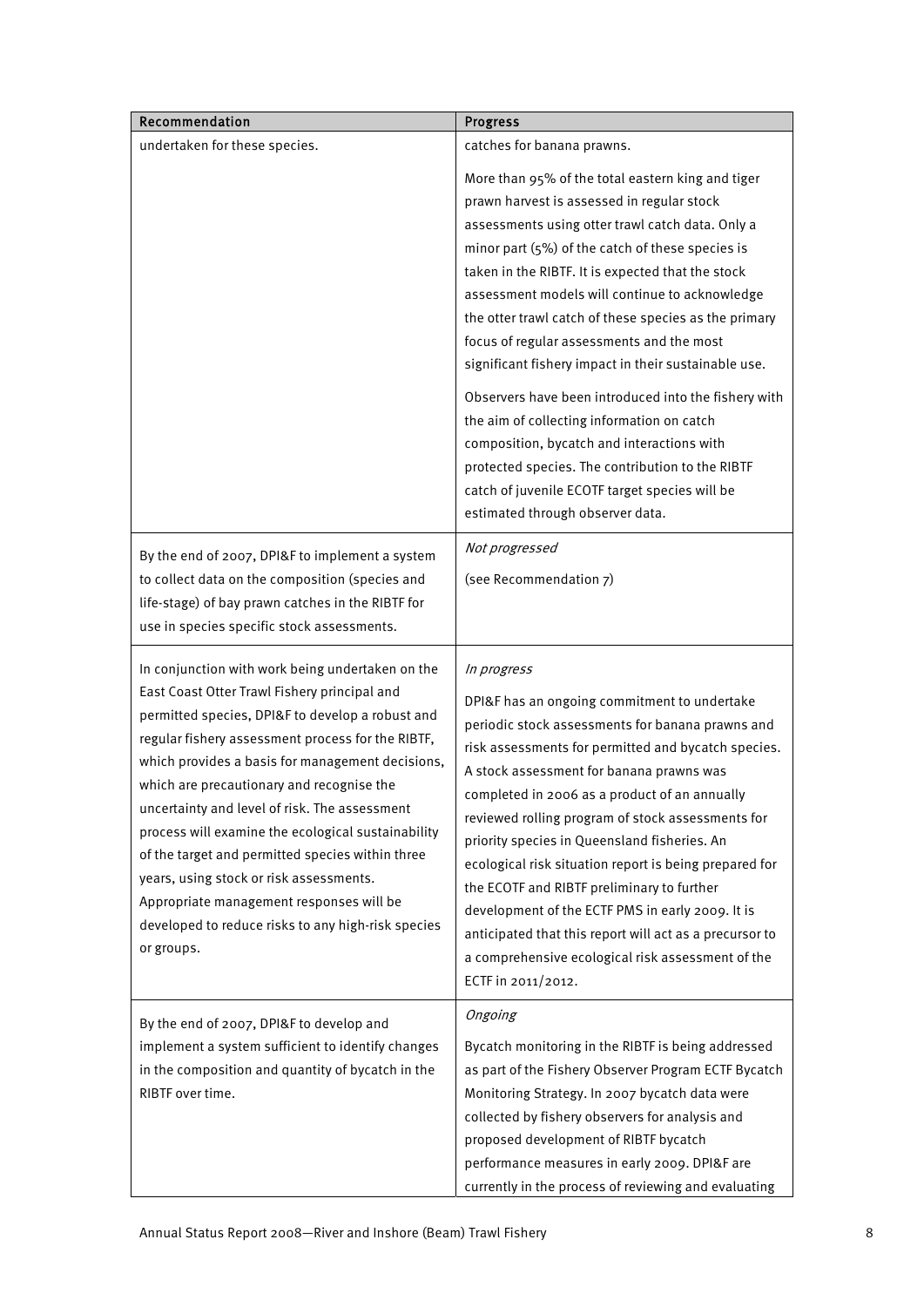| Recommendation                                                                                                                                                                                                                                                                                                                                                                     | Progress                                                                                                                                                                                                                                                                                                                                                                                                                                                                                                   |
|------------------------------------------------------------------------------------------------------------------------------------------------------------------------------------------------------------------------------------------------------------------------------------------------------------------------------------------------------------------------------------|------------------------------------------------------------------------------------------------------------------------------------------------------------------------------------------------------------------------------------------------------------------------------------------------------------------------------------------------------------------------------------------------------------------------------------------------------------------------------------------------------------|
|                                                                                                                                                                                                                                                                                                                                                                                    | the outputs of the ECTF Bycatch Monitoring Strategy.                                                                                                                                                                                                                                                                                                                                                                                                                                                       |
| DPI&F to continue to pursue a reduction in the<br>amount of bycatch taken in the RIBTF through the<br>refinement of bycatch mitigation technology and to<br>support the investigation of methods for<br>increasing the survivability of bycatch species. Any<br>effective and appropriate methods identified<br>should be implemented under legislation within<br>eighteen months. | Ongoing<br>Operators in the RIBTF are currently required to have<br>BRDs fitted when trawling. Two new BRDs have<br>recently been added to the list of recognised BRDs -<br>the popeye fish excluder and the v-cut and bell<br>codend.<br>In certain areas, TEDs must also be used. However,<br>the small size of the nets used precludes the use of<br>TEDs in certain areas such as rivers and creeks. Due<br>to the short shot times, the risk to turtles is<br>considered low compared with the ECOTF. |
| DPI&F to, by the end of 2008, implement<br>precautionary performance measures related to<br>bycatch in the RIBTF. In the interim, DPI&F to<br>develop bycatch related performance measures<br>based on the best available information by the end<br>of 2006.                                                                                                                       | Completed<br>In late 2005, the Trawl SAG developed interim<br>precautionary performance measures for bycatch -<br>that non-compliance with BRD and TED regulations<br>should not exceed 5%.<br>Proposed<br>Development of additional performance measures is<br>proposed for the fishery, scheduled for early 2009.                                                                                                                                                                                        |
| DPI&F to continue to take all reasonable steps to<br>reduce protected species interactions. Each year,<br>DPI&F to report publicly on interactions with<br>protected species, incorporating the latest<br>research findings.                                                                                                                                                       | Ongoing<br>A comprehensive protected species education<br>program was released in September 2005 and<br>included information on how operators can minimise<br>interactions with protected species.<br>See also the Interactions with Protected Species<br>section of this document for further detail.                                                                                                                                                                                                     |

## Performance measurement

Assessment of the 2007 data against the review events described in Schedule 2, Parts 2 and 3 of the Trawl Plan[7](#page-9-0) are not specific to the RIBTF. Previous assessments of these review events have focused mainly upon ECTF otter trawl catch and effort data. This is because the relative impact of otter trawling on retained (principal and permitted species) compared with the RIBTF is substantial and for most species considerably greater (e.g. tiger prawns and eastern king prawns) than those contributed by the RIBTF. The review events for principal species are therefore to be included in the consolidated ECTF Annual Status Report (in preparation).

In summary, assessment of Schedule 2 review events for principal species harvested in the RIBTF (e.g. bugs and bay prawns) requires an assessment of 2007 catch and effort data from both the RIBTF and ECOTF. Results of this assessment are currently unavailable but will be

Annual Status Report 2008—River and Inshore (Beam) Trawl Fishery 9

<span id="page-9-0"></span><sup>7</sup> Available online at: www.legislation.qld.gov.au.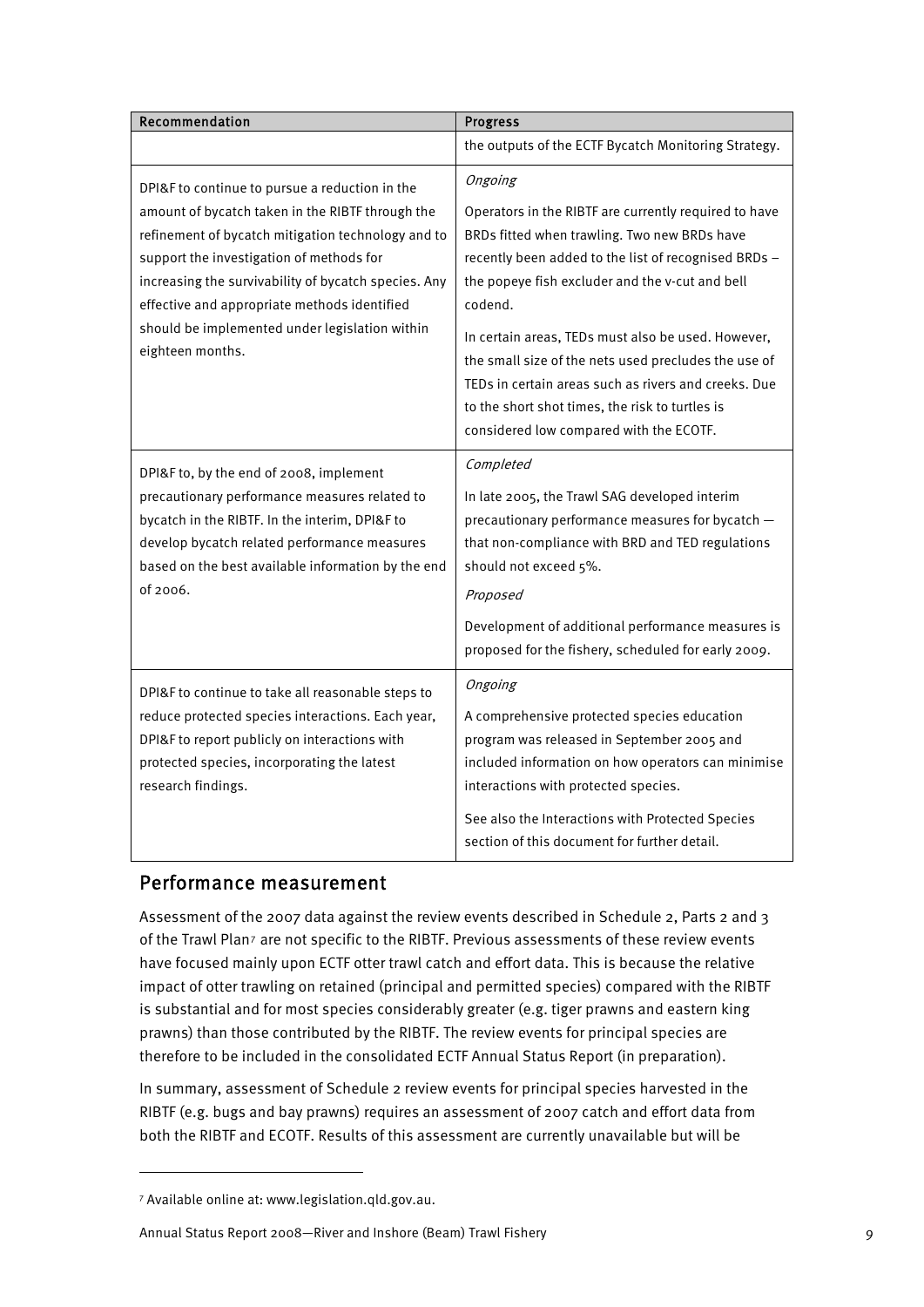reported in the consolidated Annual Status Report for the ECTF. The results of an assessment of other Schedule 2 review events relevant to the RIBTF are summarised in Table 6.

Performance with respect to ecosystem review events under Schedule 2 of the Trawl Plan for benthos and bycatch has been achieved as previously described in the 2007 ECTF Annual Status Report (Norris 2004) and summarised in Table 6. Sea turtle interactions are monitored annually and measured against the performance criterion for a review event set out in the Trawl Plan (Table 6).

|                                                                                                                                                    | Review event                                                                                                                       | Performance                                                                                                                                                                                                                                                                                                                                                             |
|----------------------------------------------------------------------------------------------------------------------------------------------------|------------------------------------------------------------------------------------------------------------------------------------|-------------------------------------------------------------------------------------------------------------------------------------------------------------------------------------------------------------------------------------------------------------------------------------------------------------------------------------------------------------------------|
|                                                                                                                                                    | Compliance                                                                                                                         | Not Triggered                                                                                                                                                                                                                                                                                                                                                           |
| More than 5% of boats in the ECTF<br>are used to commit an offence<br>under the Fisheries (East Coast<br>Trawl) Management Plan 1999 in a<br>year. |                                                                                                                                    | During the 2007 effort year 77 beam trawlers were active in<br>the RIBTF. Although a single offence was committed against<br>Fisheries Regulations 2008, no offence was committed under<br>the Trawl Plan. A compliance review event has therefore not<br>been triggered in the fishery.                                                                                |
|                                                                                                                                                    | Ecosystem                                                                                                                          | Not Triggered                                                                                                                                                                                                                                                                                                                                                           |
|                                                                                                                                                    | By 1 January 2005:                                                                                                                 | No review events have been triggered under Schedule 2,<br>Section 12 of the Trawl Plan.                                                                                                                                                                                                                                                                                 |
|                                                                                                                                                    |                                                                                                                                    | In order to meet the ecosystem performance measures in the<br>Trawl Plan, a range of mitigations have been put in place,<br>including BRDs, TEDs, permanent and temporal closures, and<br>effort reductions, all of which have contributed to a significant<br>reduction in overall quantities of benthos, bycatch &<br>protected species interacting with the fishery. |
| i.                                                                                                                                                 | benthos is not reduced by 25                                                                                                       | Not Triggered                                                                                                                                                                                                                                                                                                                                                           |
| $\%$                                                                                                                                               |                                                                                                                                    | Reduction in the take of benthos by 25% since the<br>implementation of the Trawl Plan has been achieved (Norris<br>2004).                                                                                                                                                                                                                                               |
| ii.                                                                                                                                                | the amount of fish taken other                                                                                                     | Not Triggered                                                                                                                                                                                                                                                                                                                                                           |
|                                                                                                                                                    | than principal fish (bycatch) is<br>not reduced by 40%                                                                             | Reduction in the take of bycatch by 40% by since the<br>implementation of the Trawl Plan has been achieved.                                                                                                                                                                                                                                                             |
|                                                                                                                                                    |                                                                                                                                    | Not Triggered                                                                                                                                                                                                                                                                                                                                                           |
| iii.                                                                                                                                               | turtle capture or mortality for<br>any turtle species is more than<br>5% of the average level of<br>turtle capture of mortality as | Only one turtle interaction was recorded in 2007-a live<br>release. At this level captures are much less than the 5% of<br>1991-92 turtle catch reference level (295 turtles) specified by<br>the Robins report.                                                                                                                                                        |
| reported in Robins 1995<br>(Robins 1995).                                                                                                          |                                                                                                                                    | In addition, no review event has been triggered for any<br>individual turtle species, indicating that TEDs are effective at<br>ensuring that the vast majority of turtles are able to<br>successfully escape from a trawl.                                                                                                                                              |

Table 6: Summary results of Schedule 2 of the Trawl Plan review event monitoring for 2007.

#### Performance Measurement System development

Beam trawl catch and effort data are being considered for the purposes of monitoring bay prawn and banana prawn CPUE in the ECTF. Once developed, it is proposed that fishery specific CPUE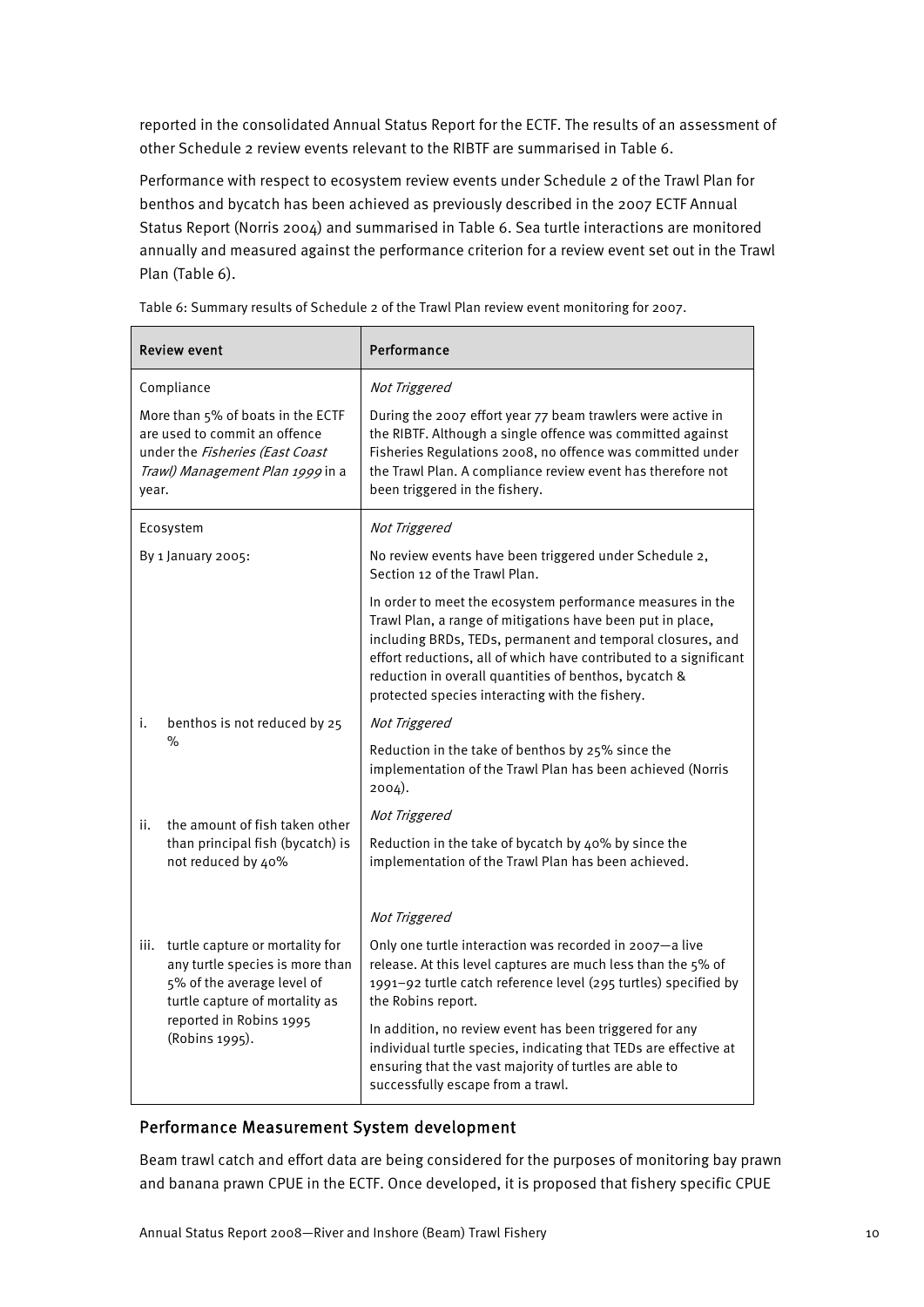indices for bay prawns will augment the combined fishery CPUE review event outlined in Schedule 2, Part 2 of the Trawl Plan that has been reported in previous ECTF Annual Status Reports. Upon completion the fully developed ECTF Performance Measurement System (PMS) will also contain a performance measurement index for banana prawns.

In previous ECTF Annual Status Reports, increased fishing power estimates adjusting for vessel gear and technology specifics and regional data have been used to analyse monthly CPUE for species harvested mainly in the ECOTF (O'Neill and Leigh 2006). Similar estimates are not available for species harvested substantially in the RIBTF (i.e. banana prawns and bay prawns). This would be required to monitor standardised CPUE of these species (Department of Primary Industries and Fisheries 2006). Until an annual fishing power estimate time series for banana prawns and bay prawns is developed similar to those developed to monitor standardised CPUE of other principal prawn species, it is proposed to use un-standardised CPUE. By early 2009 it is proposed that RIBTF- and ECOTF-specific performance criteria for un-standardised CPUE will be included in the draft ECTF Performance Measurement System currently under development.

# Ecosystem

#### Non-retained species / bycatch

Species caught incidentally by trawl nets are discarded either because they hold low market value, are not permitted to be retained, or are outside the legal or market size requirements (Huber 2003).

Beam trawl bycatch consists mainly of small fish, crabs and other penaeid prawns. Larger vertebrate species that may enter beam trawl nets include turtles, sea snakes, sharks and rays can usually exit through specially designed excluder or escape devices built into the body of the net (see Interaction with Protected Species section).

A detailed bycatch monitoring strategy for the ECTF focuses on data collection by fishery observers and is assisting characterisation of the level and composition of bycatch in the RIBTF. The Strategy in currently being reviewed to evaluate the performance of ECTF bycatch monitoring to date and to identify options for future directions.

## Interactions with protected species

In January 2003, the Species of Conservation Interest (SOCI) Logbook

(SOCI01) was introduced to the fishery. Fishers have since been required to report all interactions with protected species in a separate logbook to the general logbook used for recording retained catch. Any capture of marine species protected under Queensland and Australian Government

Table 7: Reported beam trawl interactions with species of conservation interest in 2007 (Source: DPI&F CFISH database, 12 November 2008).

| <b>Species</b> | <b>Numbers</b> |                   |                  |  |  |
|----------------|----------------|-------------------|------------------|--|--|
|                | Caught         | Released<br>Alive | Released<br>Dead |  |  |
| Sea snake      | 16             | 16                |                  |  |  |
| Green turtle   |                |                   |                  |  |  |
| Tern           |                |                   |                  |  |  |
| Total          | 18             | 17                |                  |  |  |

laws such as sea snakes, turtles, sea birds, dolphins, grey nurse and great white sharks, and dugongs must be recorded in the SOCI01 logbook. SOCI catch and release data for beam trawling in 2007 are given in Table 7. A total of 18 SOCI interactions were reported. Almost all interactions were live releases of sea snakes and a single sea turtle. There was only one other SOCI species interaction reported where a tern was released dead (Table 7).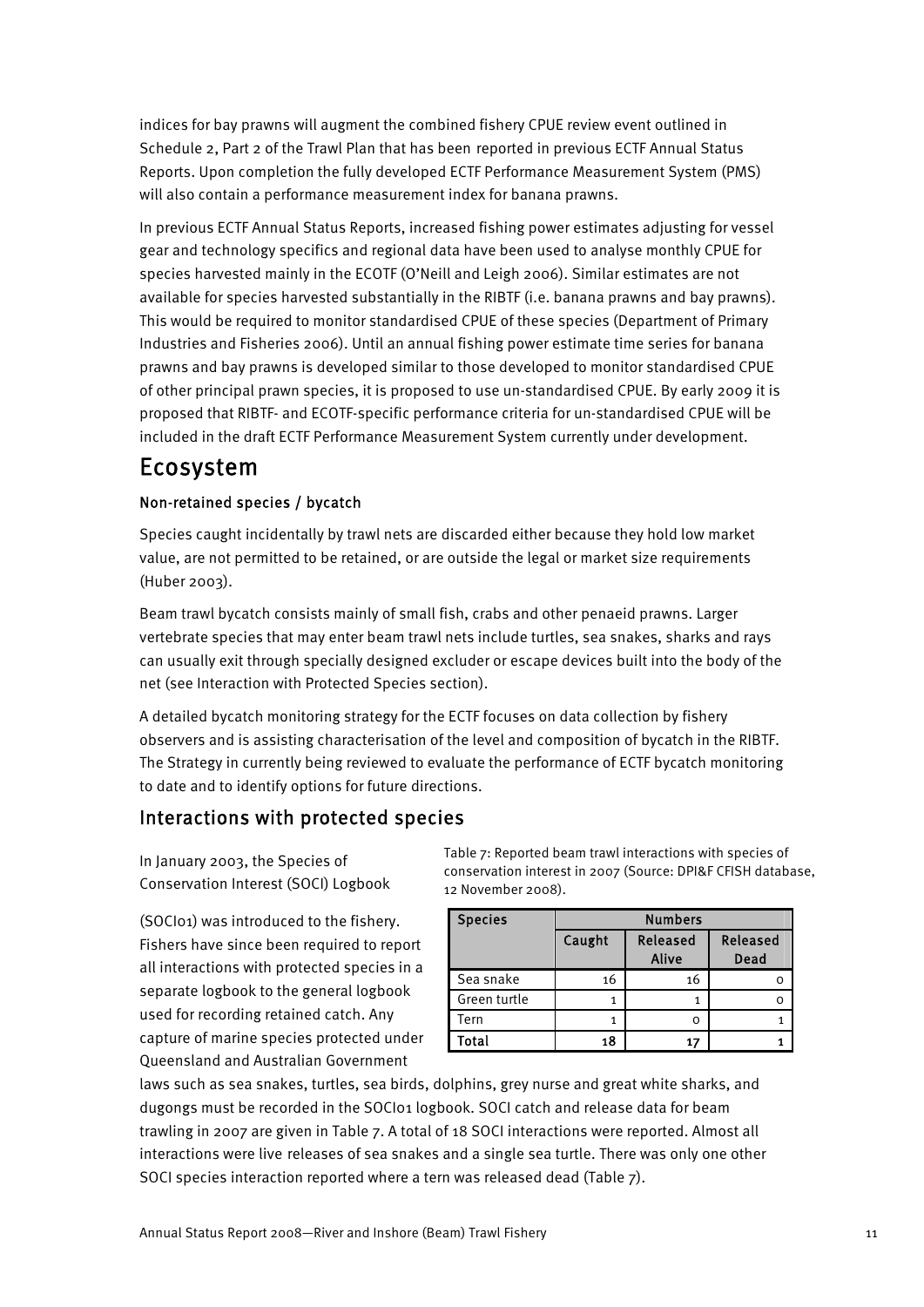Fisher awareness of reporting requirements for interactions with protected species is being enhanced through education by DPI&F onboard observers. The absence of sea snake mortality in the SOCI data indicates that within-trawl mortality rates are negligible because sea snakes survive the short trawl times in the RIBTF well (see Recent research and implications section).

In addition the single reported interaction with a live sea turtle indicates that the RIBTF operates largely in rivers and creeks where turtles are in low numbers. When on the rare occasion they are caught turtles are in the net for a relatively short time as beam trawl shots typically last for only about 30 minutes (Courtney et al. in prep.).

## Fishery impacts on the ecosystem

The extent of impact from trawling on benthos is dependent on several factors, which includes the type of trawl gear being used, the spatial arrangement of the trawl gear, the habitat the gear is being utilised in and the frequency of use.

Studies have found that trawling has the capacity to reduce biomass and abundance of benthic organisms and lead to long-term shifts in benthic species composition (Drabsch et al. 2001). Trawling activity in the RIBTF is heavily focused on soft substrates (sand, silt, and mud)—the preferred habitat for the main species harvested. Repeated trawling over the same ground in areas supporting attached sedentary animals may be cause for the depletion of the animals in the region but are expected to recover once trawling is removed. The Great Barrier Reef Marine Park Act 1975 and the Marine Parks Act (Qld) 2004 place restrictions on the RIBTF through permanent closures to beam trawling.

## Other ecosystem impacts

Hydrological drought is associated with periods of low-flow of coastal rivers (Humphries and Baldwin 2003) and previous research has found that high river flow into marine environments can have positive effects on productivity of commercial fisheries (Loneragan and Bunn 1999). It is possible that the observed decreases in reported total catch from the 2004 season to 2007 season may be in part associated with the drought conditions that Queensland has been experiencing in recent years.

# Research and monitoring Recent research and implications

#### FRDC Project 2005/053: "Reducing the impact of trawl fisheries on protected sea snakes"

Depending on location, there is an occasional to likely occurrence of sea snakes in the RIBTF bycatch.

In July 2005, the DPI&F commenced work on a three-year research project intended to quantify catch and mortality rates of sea snakes and investigate the effects of existing BRDs on sea snake catch rates in the ECTF. The project was funded by the FRDC and had three objectives:

- 1. Implement a crew-based data collection program to collect information on sea snake catch rates, species composition and distribution.
- 2. Quantify post-trawling mortality rates of sea snakes by undertaking survival trials at sea on commercial vessels.
- 3. Test the effect of existing BRDs on sea snake catch rates.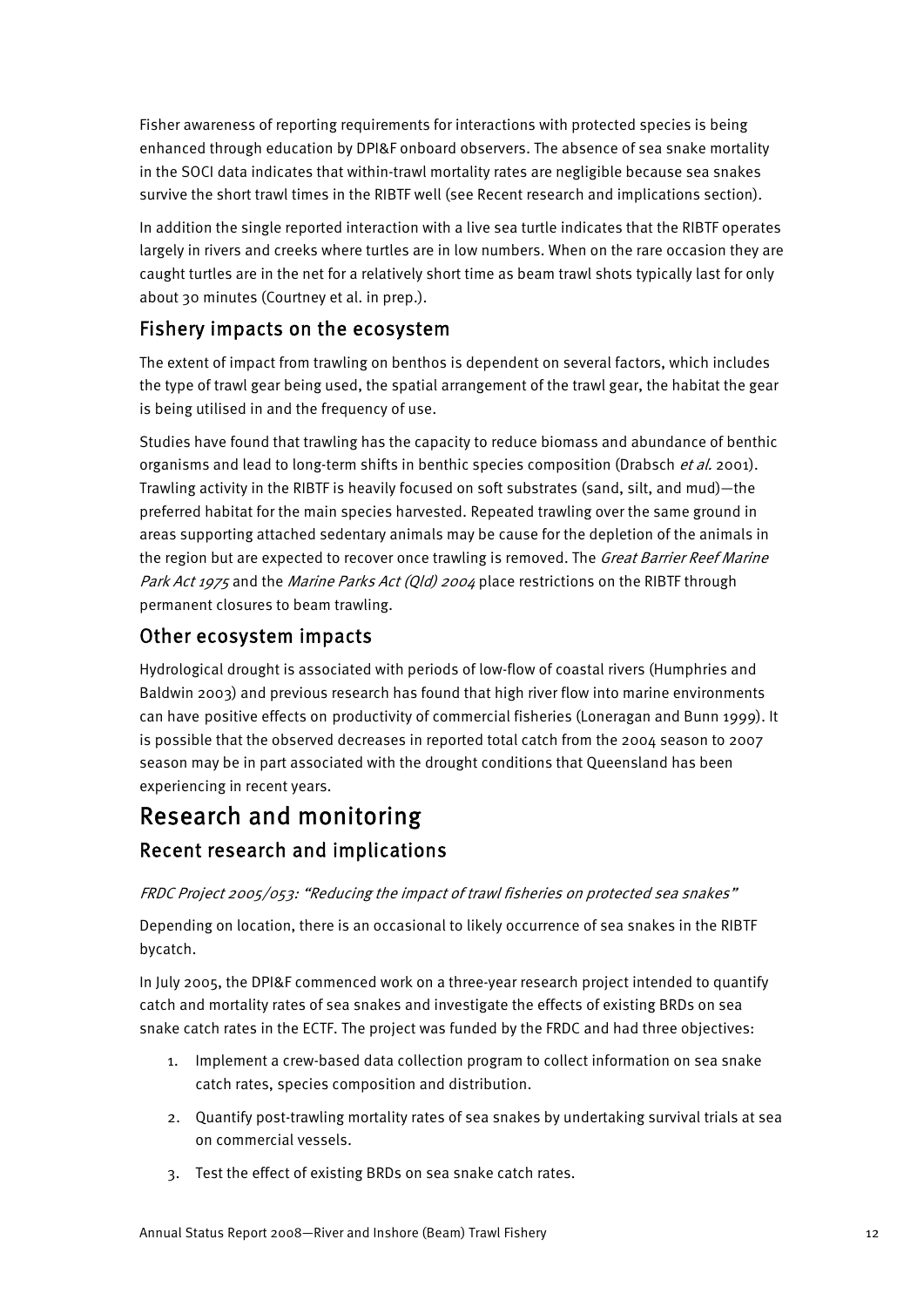Preliminary results of the project for the RIBTF indicate that:

- Sea snake catch and mortality data were collected by a crew-member observer program (CMO) on multiple vessels and fishing trips across all sectors of the ECTF including 1423 trawls over 232 fishing days in the RIBTF.
- Sea snake catch and mortality data were also collected on 97 RIBTF trawls by DPI&F Fisheries Observers and on 44 RIBTF trawls by research project staff.
- 274 individuals of six sea snake species were sampled from the RIBTF with no withintrawl mortality reported.
- Mean sea snake catch rate in the RIBT was 1.2 snakes per boat day and relatively high compared to catch rate estimates from a number of ECOTF sectors.
- The modelled mean within-trawl mortality rate for sea snakes in the RIBTF was negligible and lower than any ECOTF sector.
- Sea snakes are at relatively low risk from the RIBTF compared to other trawl sectors because of they experience almost zero within-trawl mortality – this is probably associated with the short (0.5 h) duration of trawls in the RIBTF which allows the snakes to be returned to the water alive.

As at November 2008 this project was nearing completion.

### Monitoring programs and results

#### Long term monitoring program (LTMP)

#### Pre-recruit eastern king prawns

Findings from previous research into a sampling design for eastern king prawns have been considered in development of an abundance index using data from an annual survey of eastern king prawns prior to recruitment to the fishery. The first (pilot-scale) survey was conducted in late 2006 which provided an impetus for continued monitoring of the Queensland eastern king prawn stock. Information from the pilot survey has been reviewed and applied to refine the design of the 2007 survey. The survey was completed in November/December 2007 with preliminary results summarised below. As the surveys deploy beam trawl gear, recent zoning changes to the Moreton Bay Marine Park have required adjustment of the locations of some sites to be sampled in future years.

Results of the 2007 survey indicate the distribution of eastern king prawns in the survey area is patchy with densities ranging from 0–200 prawns per 0.5 nm trawl. The distribution of prawns is especially patchy in areas outside of Moreton Bay with higher densities localised around bar entrances (e.g. South Passage Bar). Results also indicate that catching areas identified in 2006 again produced the highest densities of prawns in 2007. Locating sites that are consistent in terms of allowing measurement of prawn recruitment strength to the fishery will assist further in development of the annual juvenile abundance index and the significance of future monitoring results.

#### Fishery Observer Program (FOP)

The primary objectives of the Fisheries Observer Program in the ECTF are to collect fishery dependent information to:

• validate the accuracy of catch and effort data detailed within logbooks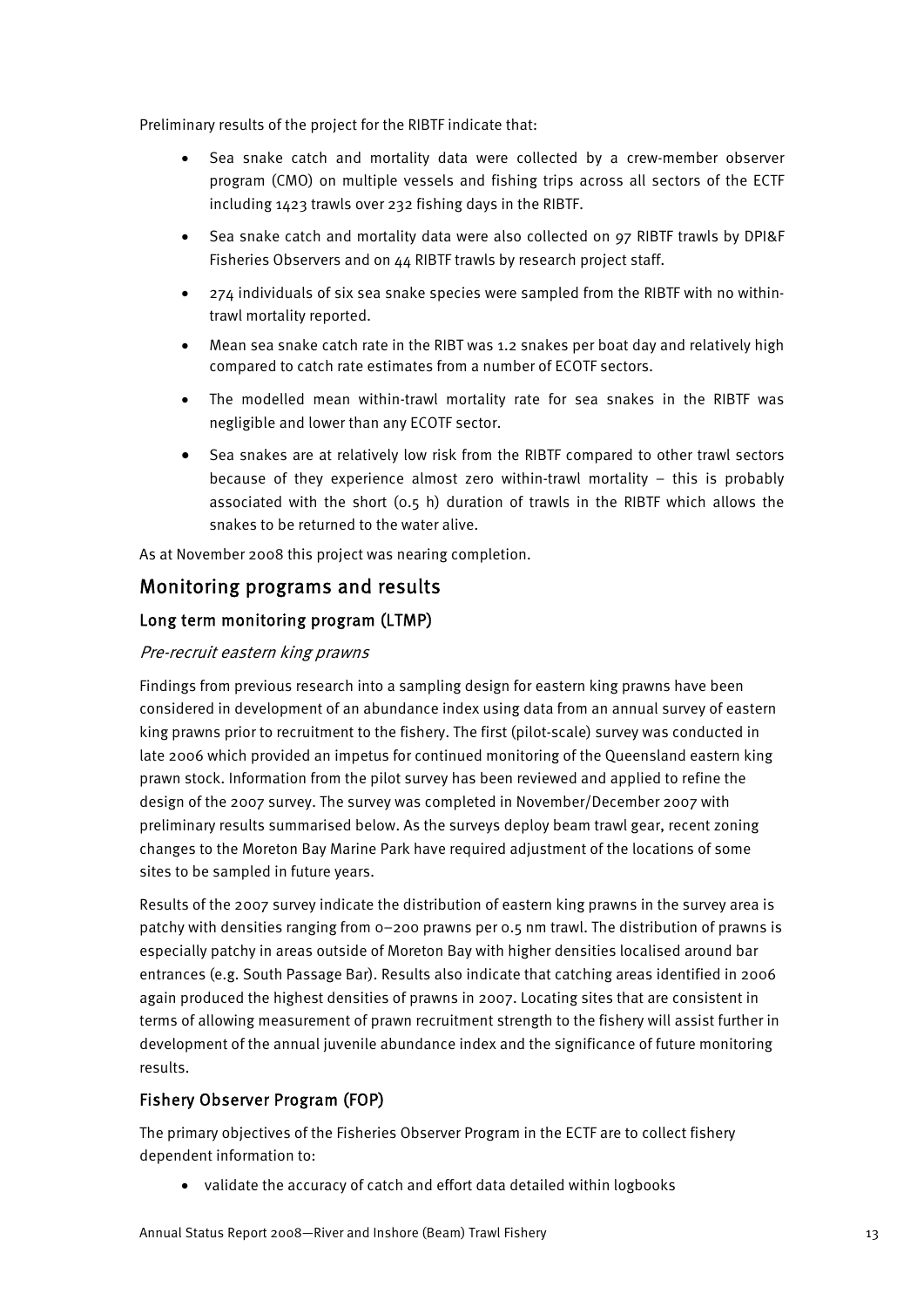- detail composition and fate of SOCI, and validate data supplied through SOCI logbooks
- estimate bycatch amounts and determine composition of bycatch for the fishery.

These objectives are achieved by collecting information on:

- total catch retained (target and non-target species)
- catch per unit effort
- amounts of principal and permitted species discarded (estimated)
- total bycatch discarded (estimated)
- total species catch compositions (target, non-target and bycatch)
- vessel and gear information (number and sizes of nets, net mesh size, type of TED and BRDs used)
- interactions with SOCI.

During 2007, observers conducted a total of 15 days in the RIBTF. Observer survey data indicated that 67% of the catch (by weight) was retained as target product, 31% was discarded bycatch, 1% was discarded as unwanted target product and 1% was discarded 'species of interest'[8](#page-14-0). From 88 trawl shots observed no interaction with sea turtle or other SOCI was recorded. This is strongly influenced by the use of TEDs which have dramatically reduced turtle landings since their introduction in 2000.

To meet continued demands placed upon the FOP for information to sustainably manage bycatch in the RIBTF and the ECTF in general, the Trawl Bycatch Monitoring Strategy that guides FOP bycatch monitoring priorities is under review. Proposed completion of the review is in 2009.

# Collaborative research

DPI&F collaborated with CSIRO, GBRMPA and Queensland Seafood Industry Association in the Great Barrier Reef Seabed Biodiversity Project to identify key issues in relation to biodiversity assessment and provision of information for future Marine Park planning needs. DPI&F is currently using the project data to reduce uncertainty in decision-making for ecologically-based management of the ECTF and has been considered in:

- proposed management changes to RIBTF by-product species with a lower risk to their sustainability
- development of the east coast trawl fisheries ecological risk situation report (in preparation)
- development of new bycatch performance measures in the ECTF.

# Fishery management

## Compliance report

Compliance and enforcement in the ECTF are the responsibility of the Queensland Boating and Fisheries Patrol (QBFP). The Compliance Activity System is a key compliance monitoring tool that records detailed information on activities performed by QBFP.

<span id="page-14-0"></span><sup>8 &#</sup>x27;Species of interest' comprises a number of species that the FOP monitor on a regular basis for a given fishery and include elasmobranchs and Rocky Reef Fin Fish Fishery species.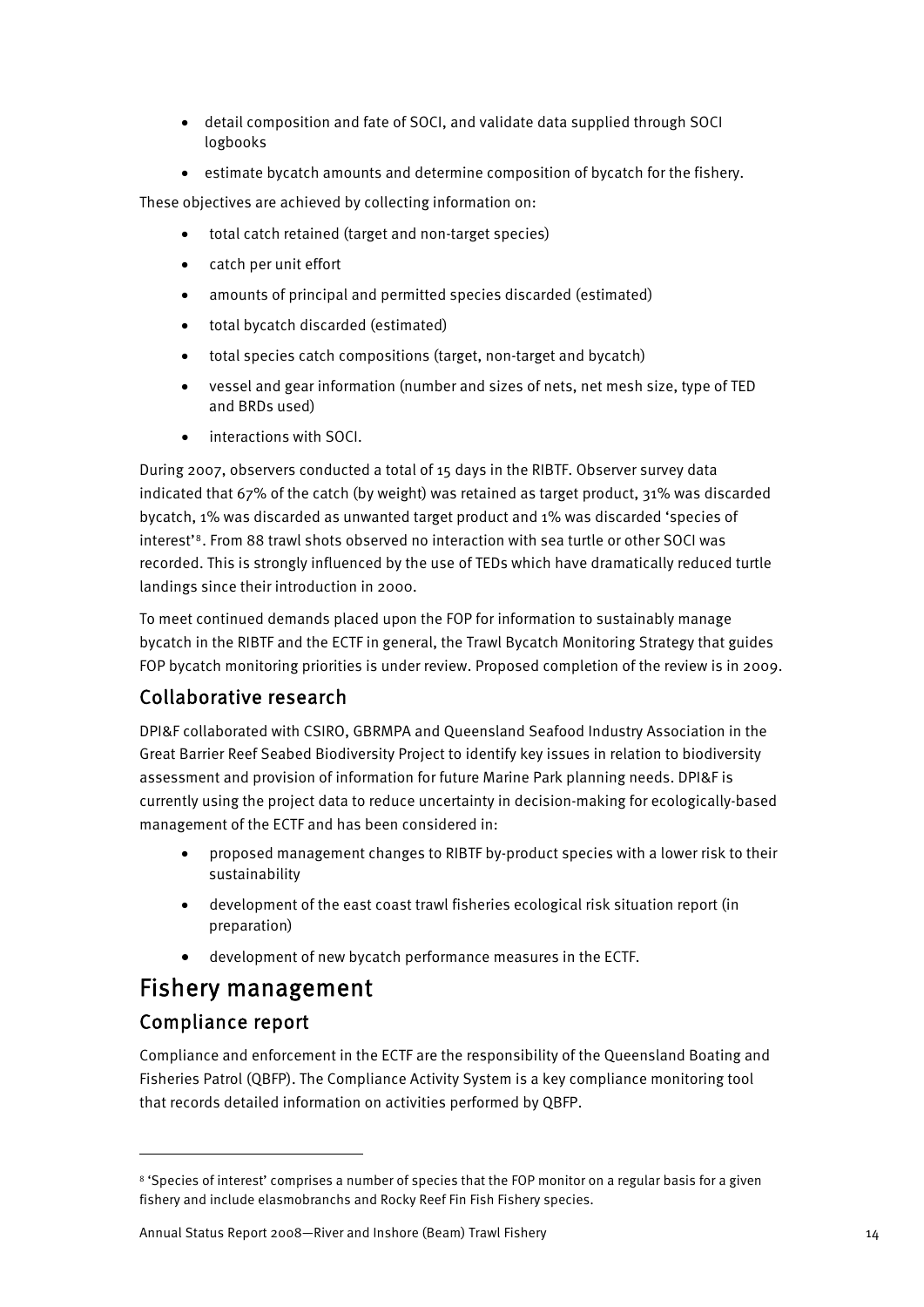The system records:

- breach reports issued (including offences and court outcomes)
- unattended breach reports
- fisheries infringement notices (FINS) issued
- all field activities (from new field occurrence logs)
- complaints made via the Fishwatch hotline (including follow up actions).

All offences and

grids. This allows

Table 8: River and Inshore Beam Trawl Fishery Compliance 2007.

| field activities are     | <b>Units</b> | <b>Offences</b> | Units not compliant | <b>Compliance Rate</b> |
|--------------------------|--------------|-----------------|---------------------|------------------------|
| recorded to six nm       | Inspected    |                 |                     | (per unit)             |
|                          |              |                 |                     | 97%                    |
| <i>oride</i> This allows |              |                 |                     |                        |

enforcement activities and offences to be located spatially and to guide reviews of compliance strategies. Of the units inspected in 2007, most were commercial vessel inspections while some marketer premises were also inspected. A high rate of compliance with the legislation governing the RIBTF was found (Table 8).

Offences are reported as either a Fisheries Infringement Notice (FIN); Caution (FIN Caution or official caution issued by DPI&F

| Offence                          | <b>FIN</b> | Prosecution | Caution |
|----------------------------------|------------|-------------|---------|
| Take/possess/sell regulated fish |            |             |         |
| <b>TOTAL</b>                     |            |             |         |

Note: Prosecutions data are from the QBFP prosecutions database as at 2/10/2008.

Legal); or Prosecution (to proceed by complaint summons). During 2007, only a single offence was reported in the RIBTF for possession of a species protected by regulation (Table 9). It should be noted that legal matters associated with this infringement have not been finalised its prosecution is still pending.

### Compliance Risk Assessment

A compliance risk assessment was completed for Queensland's East Coast Trawl Fisheries in 2005. The risk assessment identified compliance with BRD provisions and closed water provisions as the highest priorities for enforcement and compliance for the trawl fisheries. There were also a number of activities rated as having a moderate risk, which are also being addressed. The ECTF compliance risk assessment is currently being reviewed and the outcomes will be reported in the 2009 Annual Status Report.

# Changes to management arrangements in the reporting year

During 2007, there were no management changes that affected the RIBTF. As part of the Combined Fisheries Management Regulatory Impact Statement and draft Public Benefit Test (Combined RIS) it was proposed that a more detailed TED definition be provided in the legislation and phased in over a 12-month period. It is expected that this change will be finalised in late 2008 or early 2009.

A number of other potential amendments are being considered for the trawl fisheries, including changes relating to Moreton Bay bugs and cuttlefish. It is expected that these changes will be progressed in 2009.